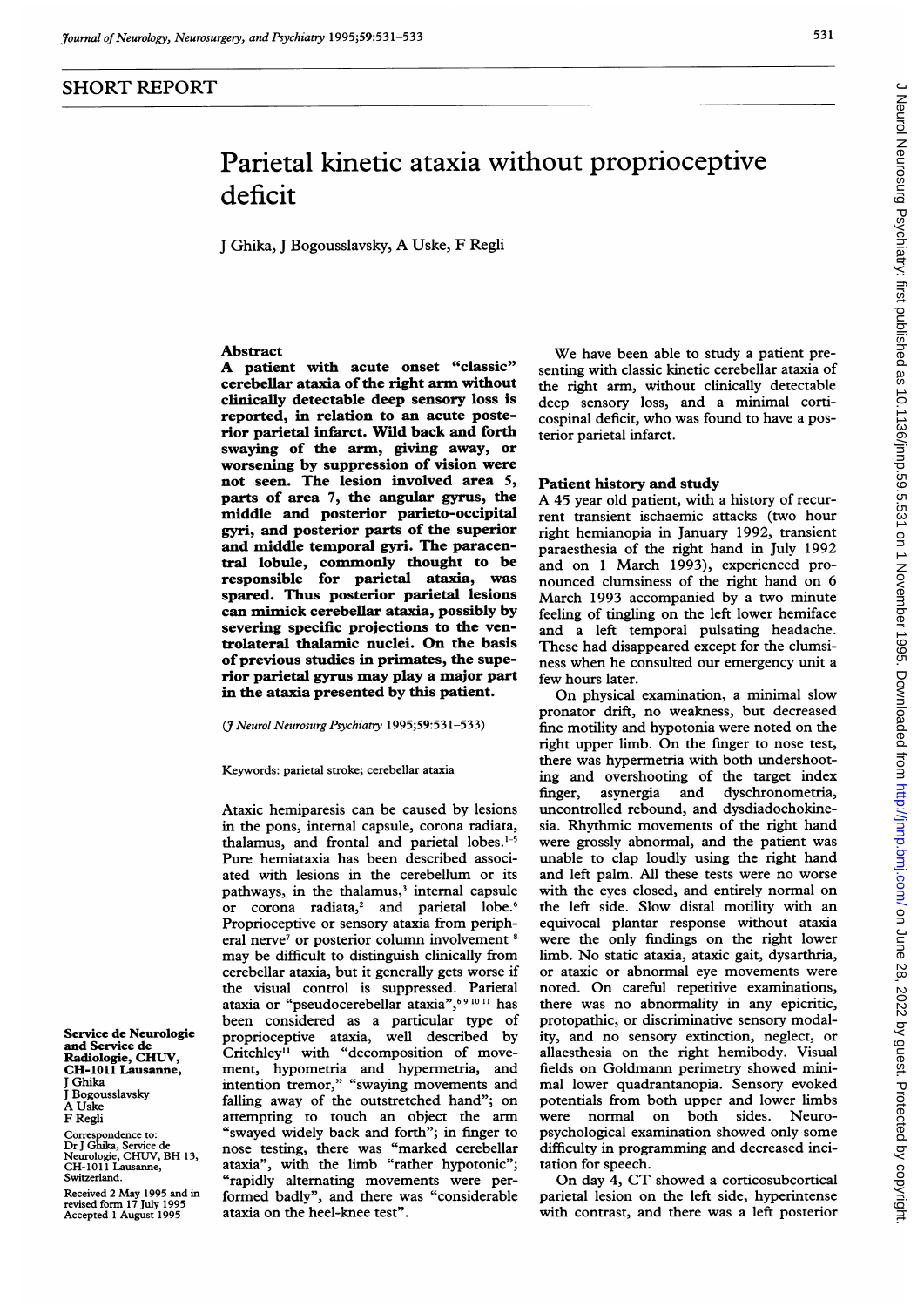Reconstruction of the MRI lesions showing involvement of the superior parietal gyrus (A,B,C,D,H,I), the angular gyrus (A, B, E, F), the parieto-occipital gyrus (D,E,F), posterior parts of the superior and medium temporal gyri (E,F,G), and the inferior parietal gyrus (E,F,G). The paracentral lobule and the primary sensory areas in the postcentral gyrus are not involved.







C



G











temporal arachnoid cyst. Brain MRI on day <sup>6</sup> showed an increased signal in parietal vascular border zones involving most of the superior and parts of the inferior parietal gyri, the angular supramarginal, anterior and posterior temporoparietal gyri, and the upper and posterior regions of the superior and medial temporal gyri and their underlying white matter; the paracentral lobule and inferior parietal gyri were preserved (figure). MR angiography and conventional angiography showed <sup>a</sup> 70% stenosis of the right internal carotid artery at the carotid syphon. No lesion or atrophy could be seen in the cerebellum or its pathways in the brainstem, in the thalamic nuclei, or elsewhere in the white matter. Echocardiography, ECG, and analysis of CSF were all normal. No follow up could be obtained.

## **Discussion**

Parietal ataxia is generally considered to result from the loss of proprioceptive feedback inputs interfering with the smooth execution of motor functions. The clumsiness can be increased by suppression of vision, motions can be disrupted by wild, uncorrected oscillations and giving way of the limb, which makes a clearly recognisable clinical picture at bedside examination.

Here we describe an entirely different clinical presentation; our patient showed all the clinical features of an acute classic cerebellar kinetic ataxia of the right upper limb, without deep sensory loss. This was associated with a posterior, probably watershed, parietal infarct, involving the superior and parts of the inferior parietal gyri, but preserving the paracentral lobule supposedly responsible for